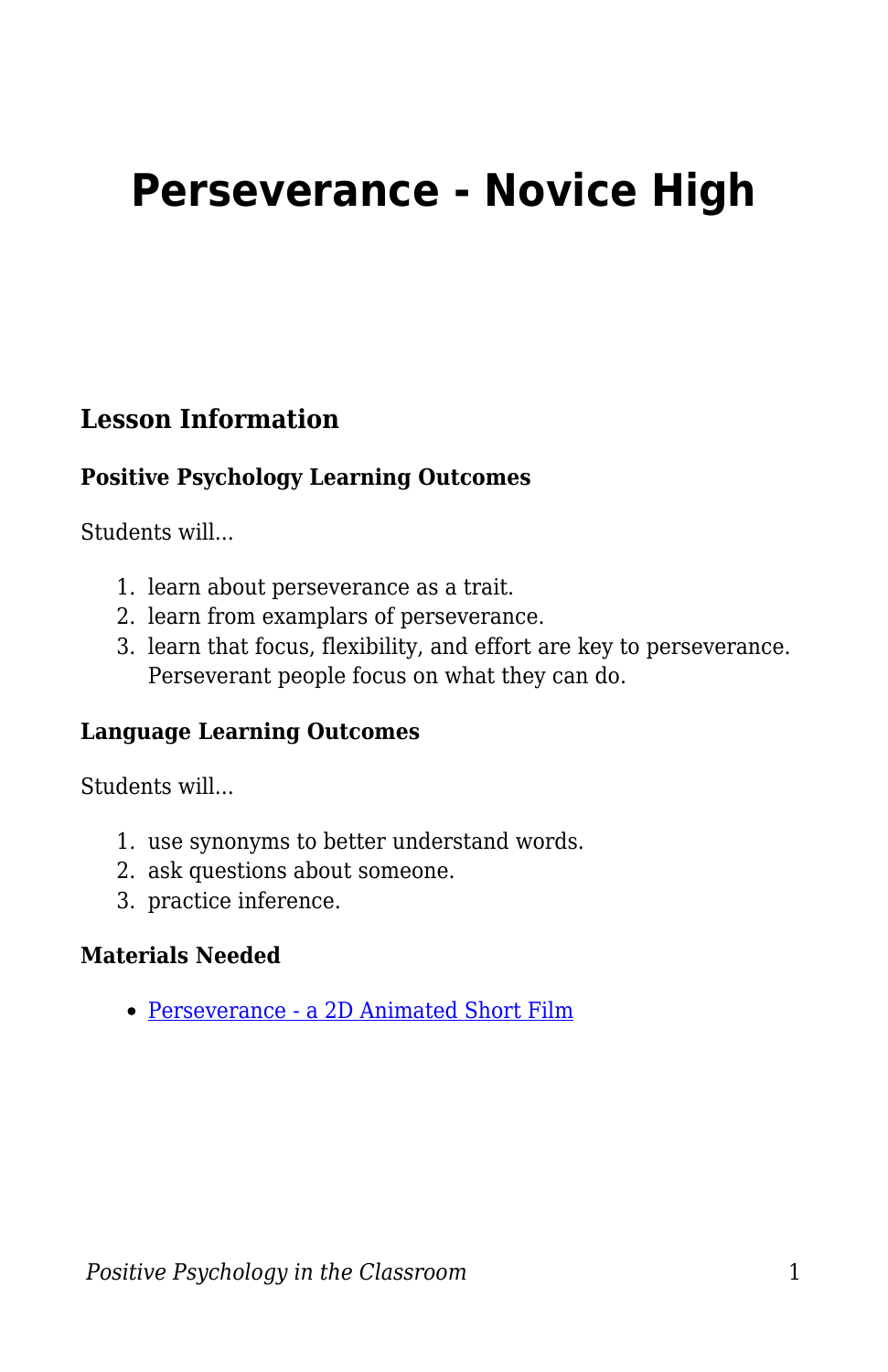## **Overview**

Perseverance means persistence in doing something despite difficulty or delay in achieving success.

Retrieved and adapted from [https://edtechbooks.org/-XXR](https://www.ldoceonline.com/dictionary/perseverance)

Give students a few minutes to discuss the relationship between resilience and perseverance. Then discuss it as a class.

# **Activity 1: Speaking/Listening**

Put the students in small groups. Ask them to discuss what they remember *resilience* means.

Ask groups to share what they remembered and talked about.

Perseverance: [determination](https://www.ldoceonline.com/dictionary/determination) to keep trying to [achieve](https://www.ldoceonline.com/dictionary/achieve) something in [spite](https://www.ldoceonline.com/dictionary/spite) of [difficulties.](https://www.ldoceonline.com/dictionary/difficulty)

Resilience: the [ability](https://www.ldoceonline.com/dictionary/ability) to become strong, [happy,](https://www.ldoceonline.com/dictionary/happy) or [successful](https://www.ldoceonline.com/dictionary/successful) again after a difficult situation or event

How are perseverance and resilience connected?

Definition retrieved from [https://edtechbooks.org/-PvBr](https://www.ldoceonline.com/dictionary/resilience)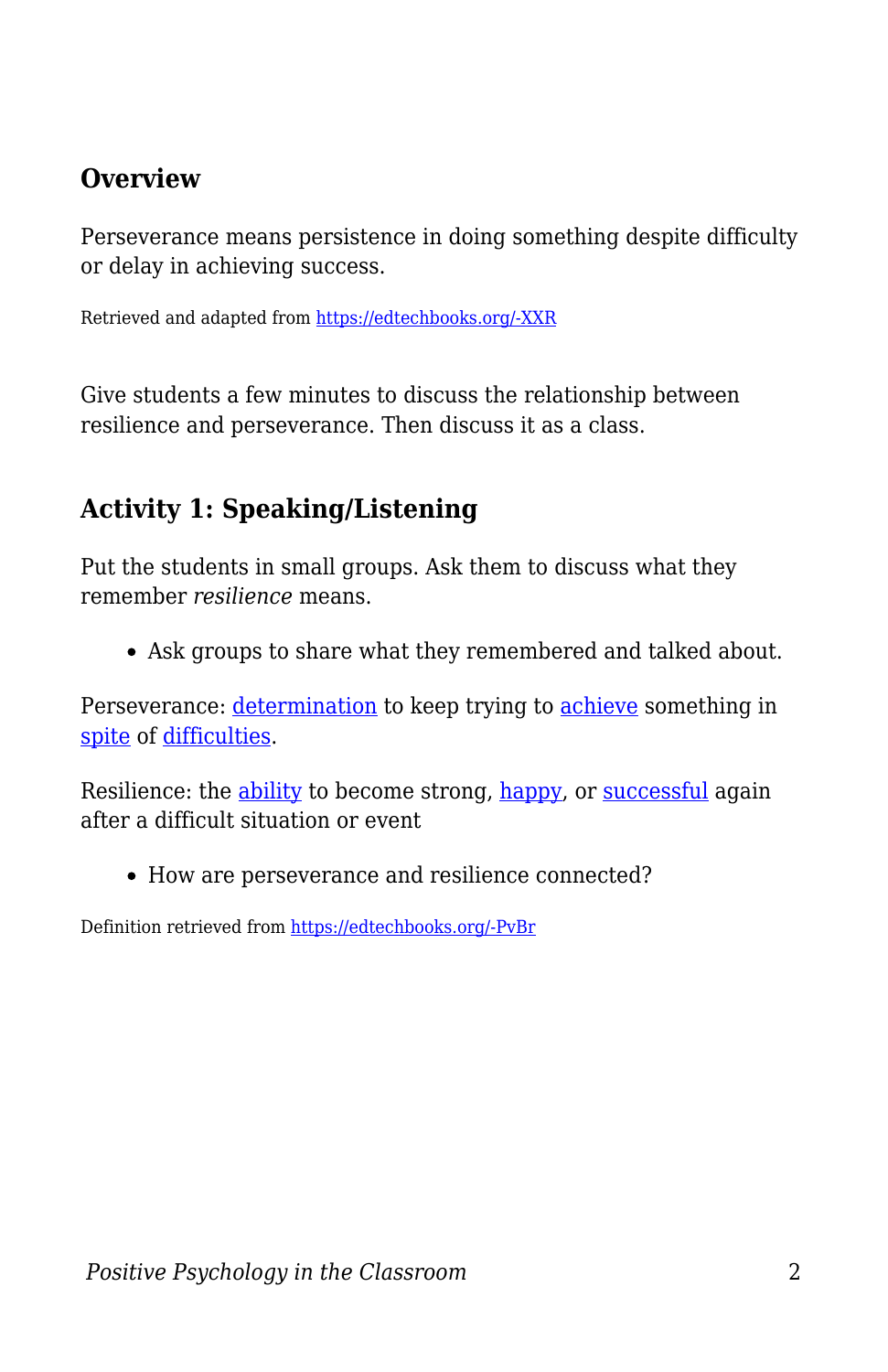## **Activity 2: Vocabulary**

Go over the following words together.

- hope
- determined
- faith
- persist
- goal
- decision
- resilience
- diligence
- dedication
- endurance
- patience
- failure
- $\bullet$  try
- give up
- work hard

Have students choose which words are related to perseverance.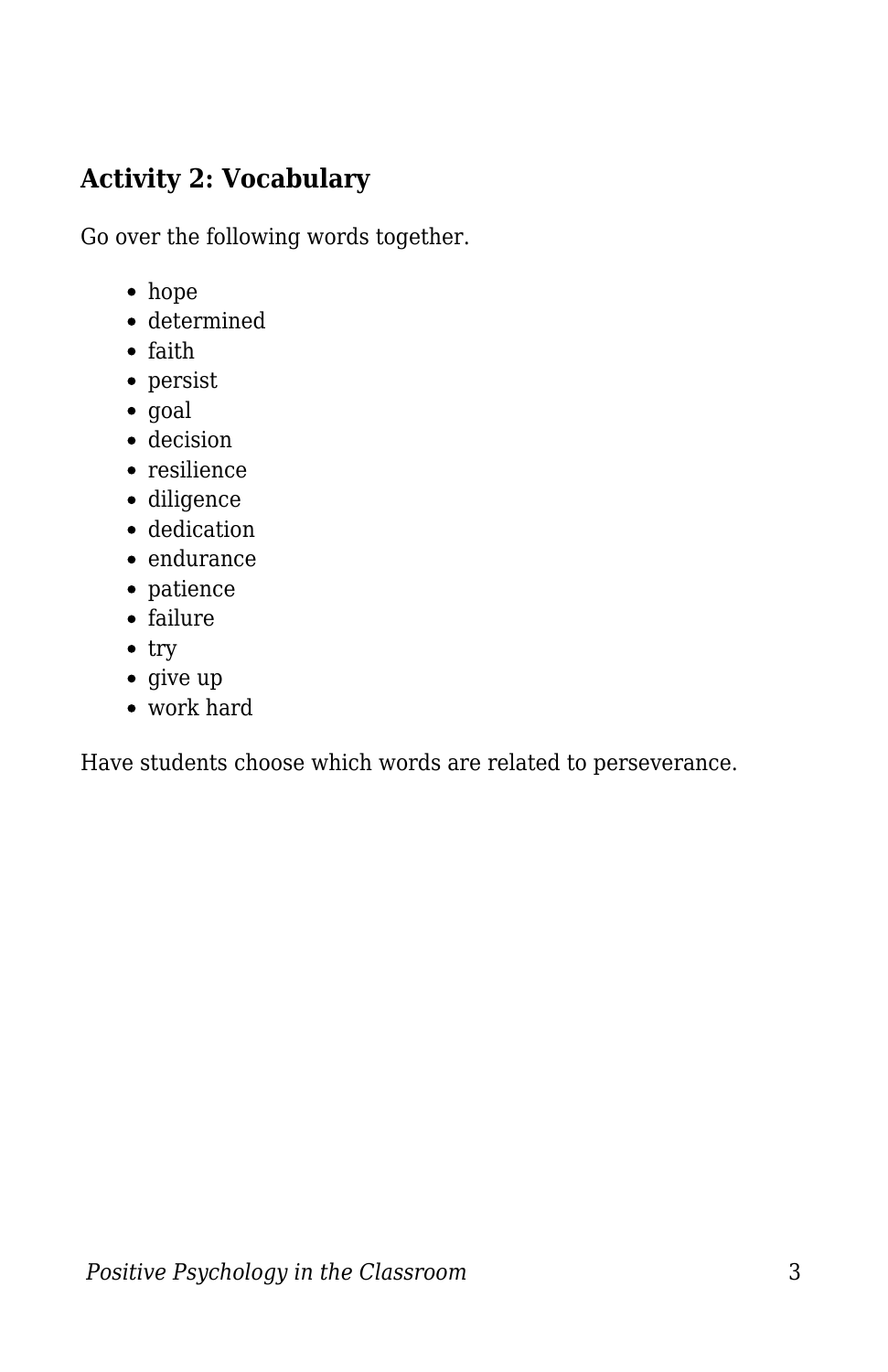# **Activity 3: Reading/Speaking**

Read the following passage as a class. You may want to go over vocabulary words before, during, or after reading.

Thomas Edison, born in 1847, had a lot of trouble in school. He got poor grades and didn't listen to the teacher. Instead, he would daydream. Perhaps he daydreamed about interesting things he could make. His mother decided that she would teach Thomas at home. He started reading as many books as he could to learn a lot about many different subjects.

Edison was most interested in learning how things were put together and how they worked. He became a great student when he was able to study what interested him.

Thomas Edison went on to become a very famous inventor. He invented the motion picture camera and the phonograph. He also improved the light bulb, electric motor, and typewriter. He invented too many things to list! Edison created over 1,000 new things. His home and laboratory in New Jersey is now a museum.

Retrieved from: [https://edtechbooks.org/-dCig](https://www.joliet86.org/assets/1/6/Readworks_-_Thomas_Edison.pdf)

- How did Thomas Edison persevere?
- How was he resilient?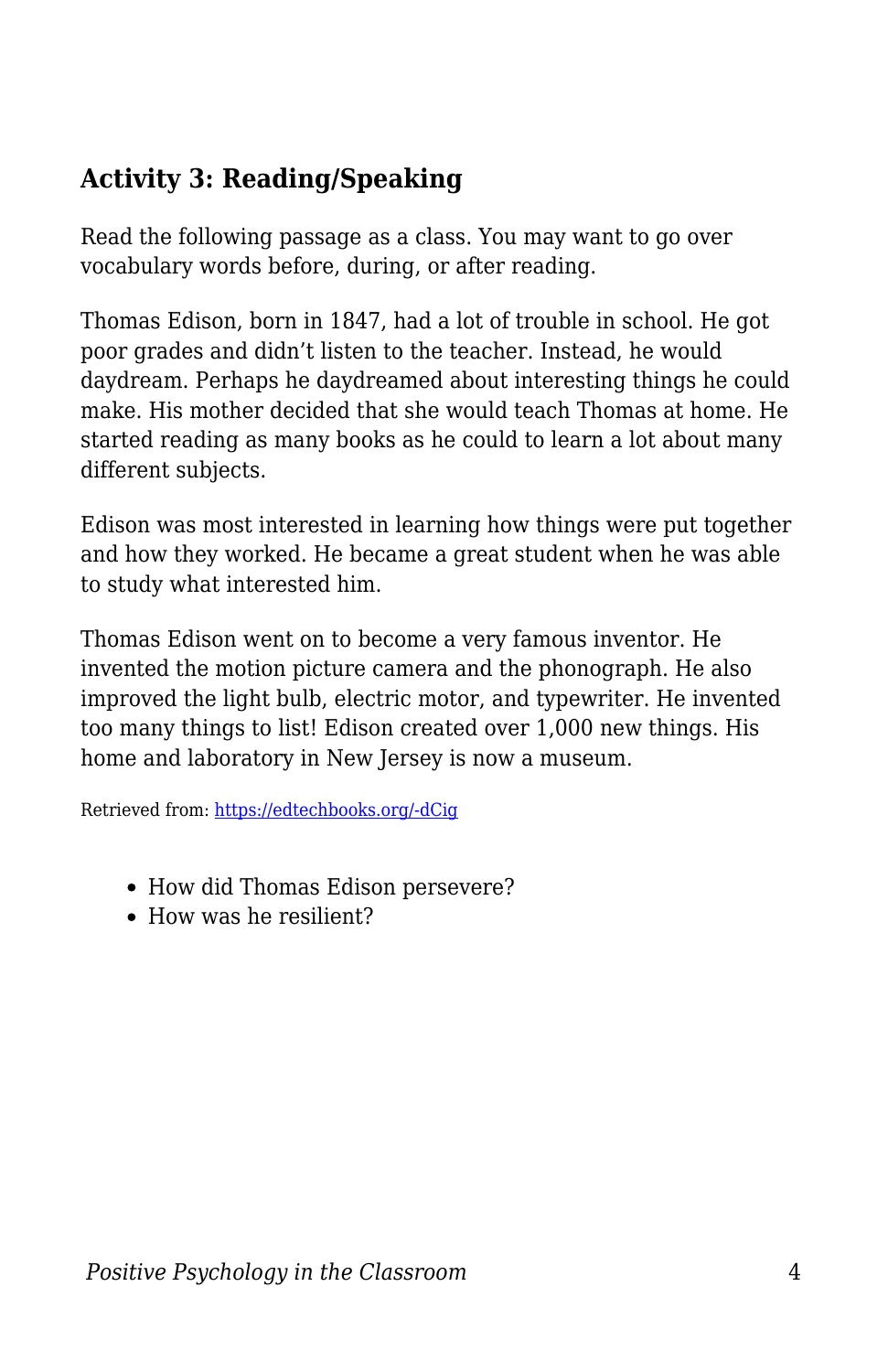# **Activity 4: Speaking/Listening**

Watch the following video: [Perseverance - a 2D Animated Short Film](https://www.youtube.com/watch?v=NL4BGjzupCA)

Ask students to discuss the following questions:

- 1. What is the problem?
- 2. What does the mouse want?
- 3. What does he do to get what he wants?
- 4. How many times does he try?
- 5. Does he get what he wants the first time?
- 6. How does the mouse persevere?

# **Activity 5: Writing/Speaking**

Think of an example from your life about when you persevered. Write the story down using these questions:

- 1. What was the problem?
- 2. What did you want?
- 3. How did you get what you wanted?
- 4. How many times did you have to try?
- 5. How did you persevere?

After answering the questions, have students share what you wrote with a partner. Each partner should interview the other by asking the questions.

- Example:
	- $\circ$  Partner A: What was the problem?
	- Partner B: I failed a math test.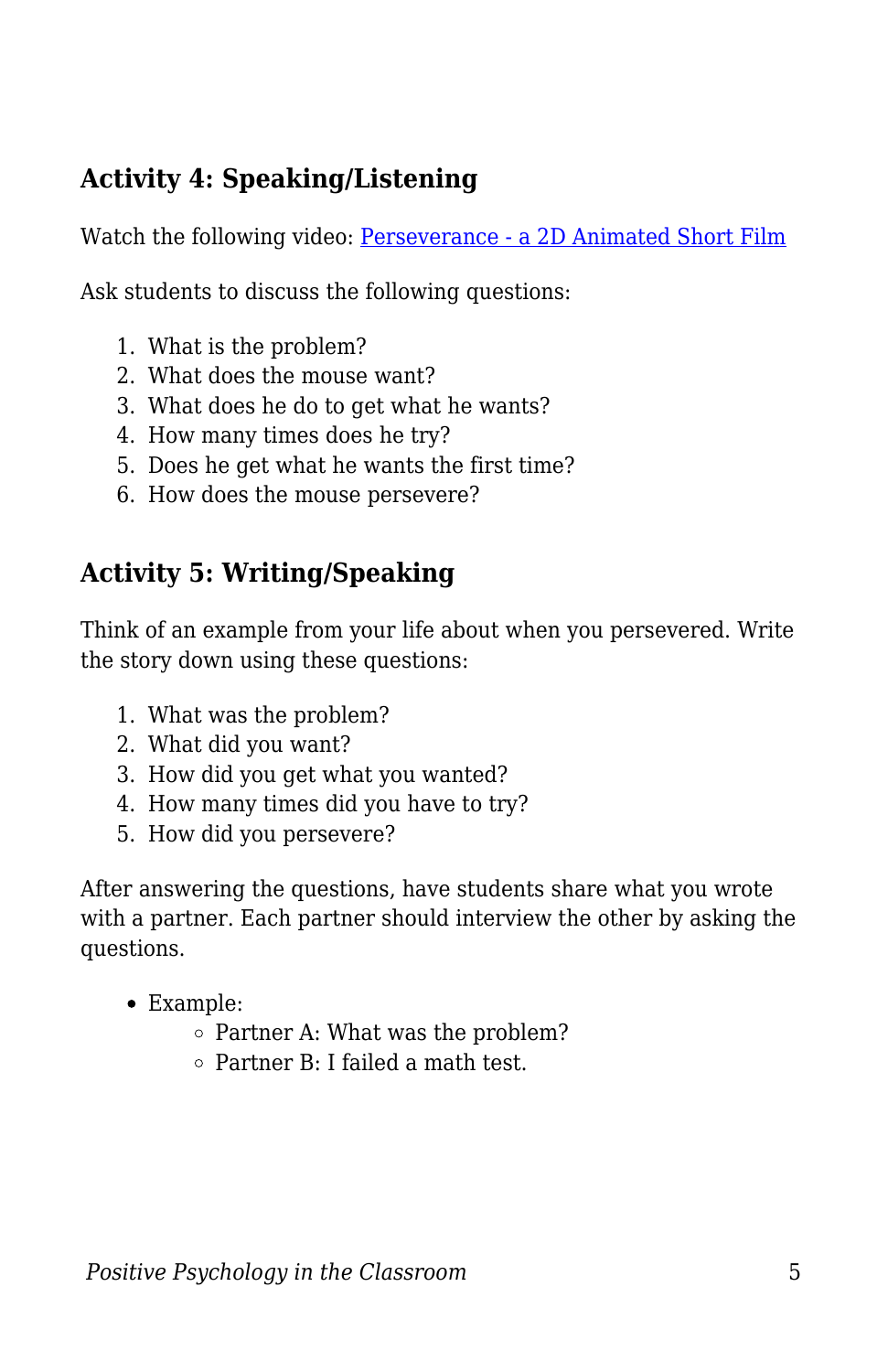## **Homework**

Ask someone outside of your class the same interview questions from Activity 5 and write down their answers.

## **Follow-Up**

#### **Tuesday, Wednesday, Thursday:**

Have someone share what their friend said in the interview.